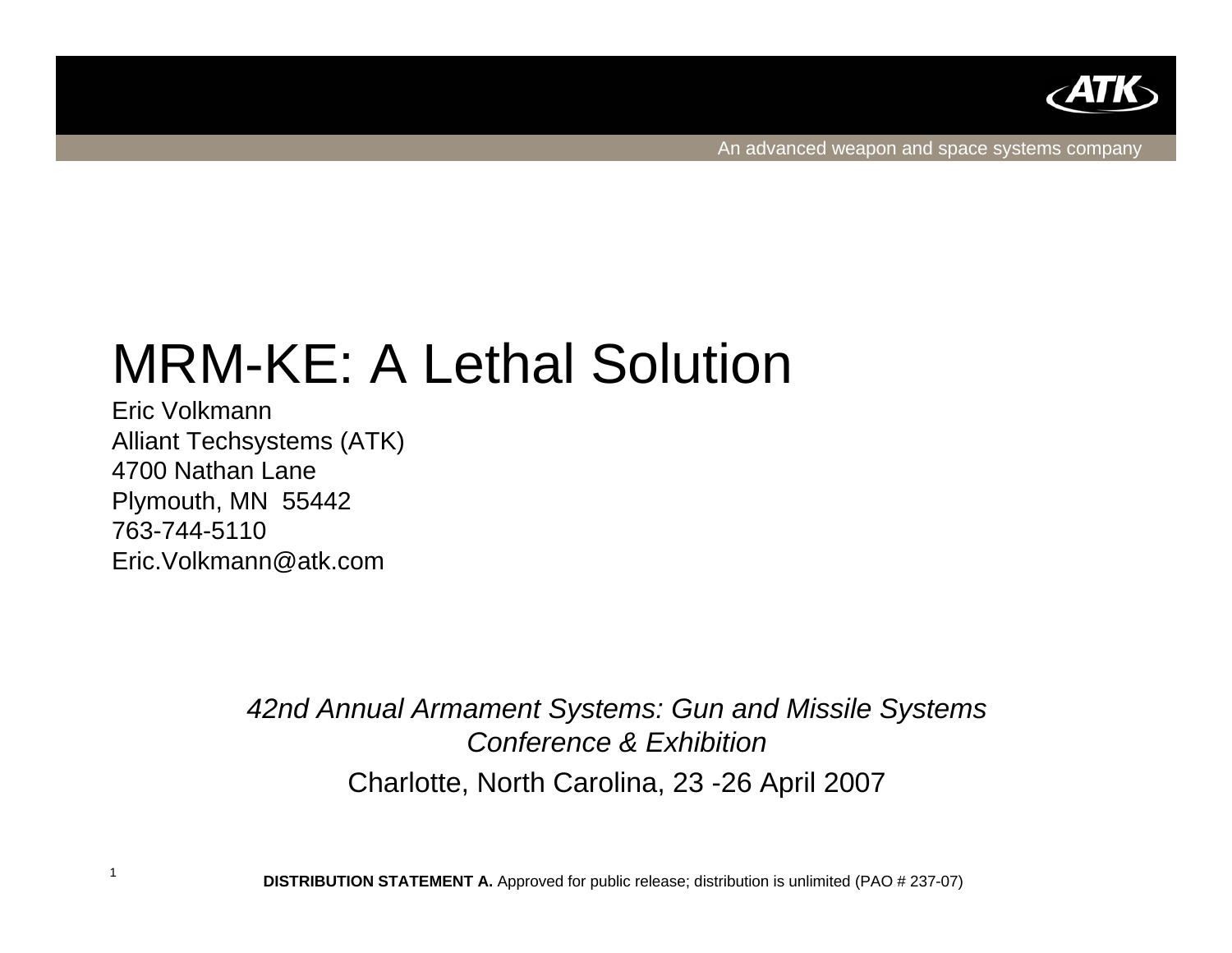## **Acknowledgements**



An advanced weapon and space systems company

- $\bullet$ **PM-MAS, Picatinny NJ**
- $\bullet$ **ARDEC, Picatinny NJ**
- $\bullet$ **Army Research Laboratory, Aberdeen MD**
- $\bullet$ **Alan Gauzens – ATK TERM-KE/MRM Program Manager**
- •**Barry Lindblom – ATK TERM-KE/MRM Technical Lead**
- •**Many other contributors to this program's success….**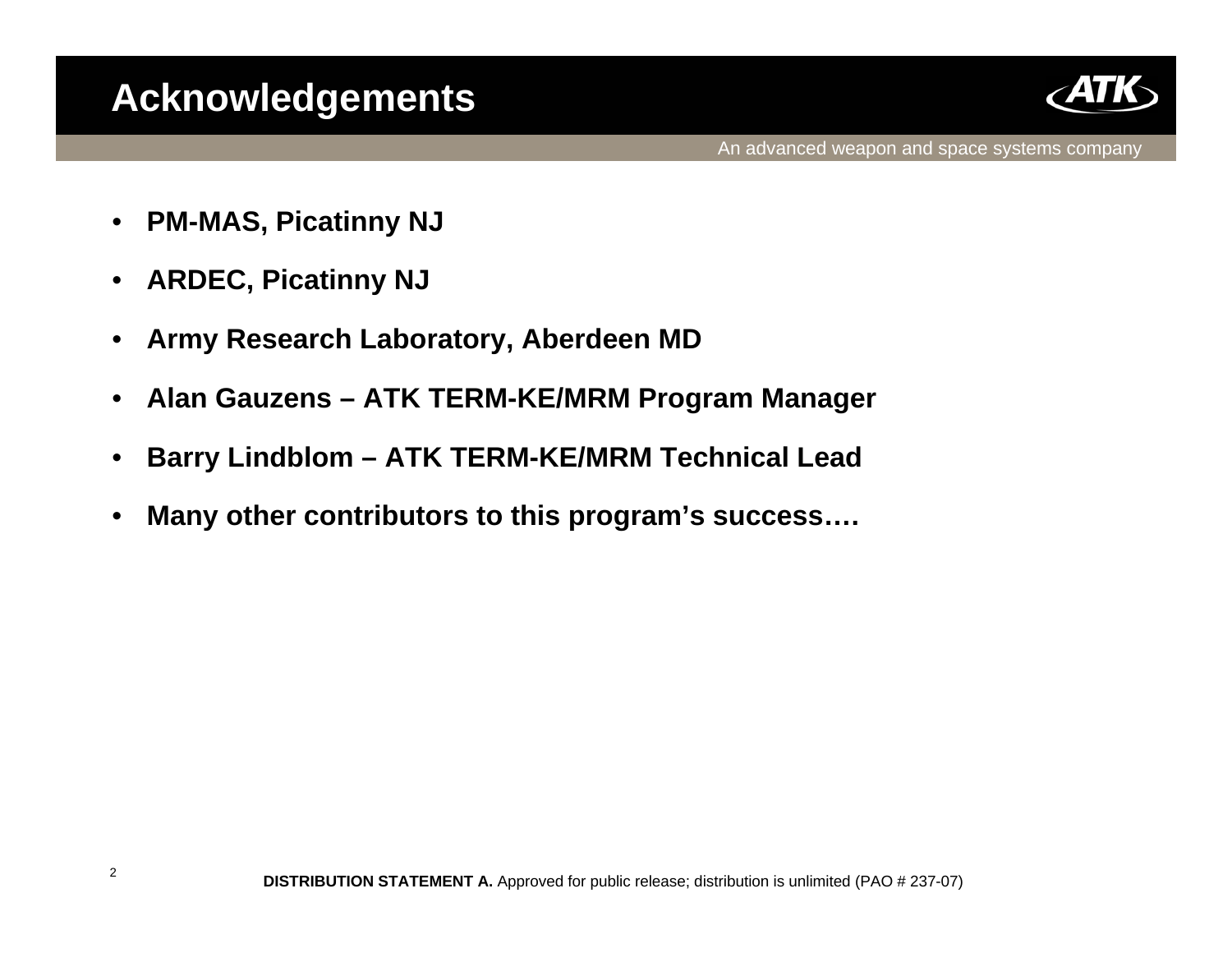# **What is MRM-KE?**



- $\bullet$ **Mid-Range Munition-Kinetic Energy (MRM-KE)**
- $\bullet$  **Next generation Beyond Line Of Sight (BLOS) tank ammunition**
	- **Fire-and-forget from 120mm smooth bore cannon**
	- **2 to 12 km Range**
- $\bullet$ **Under development via ARDECs MAAST ATO**
- $\bullet$ **MRM Program Transitions to SDD in GFY 08**

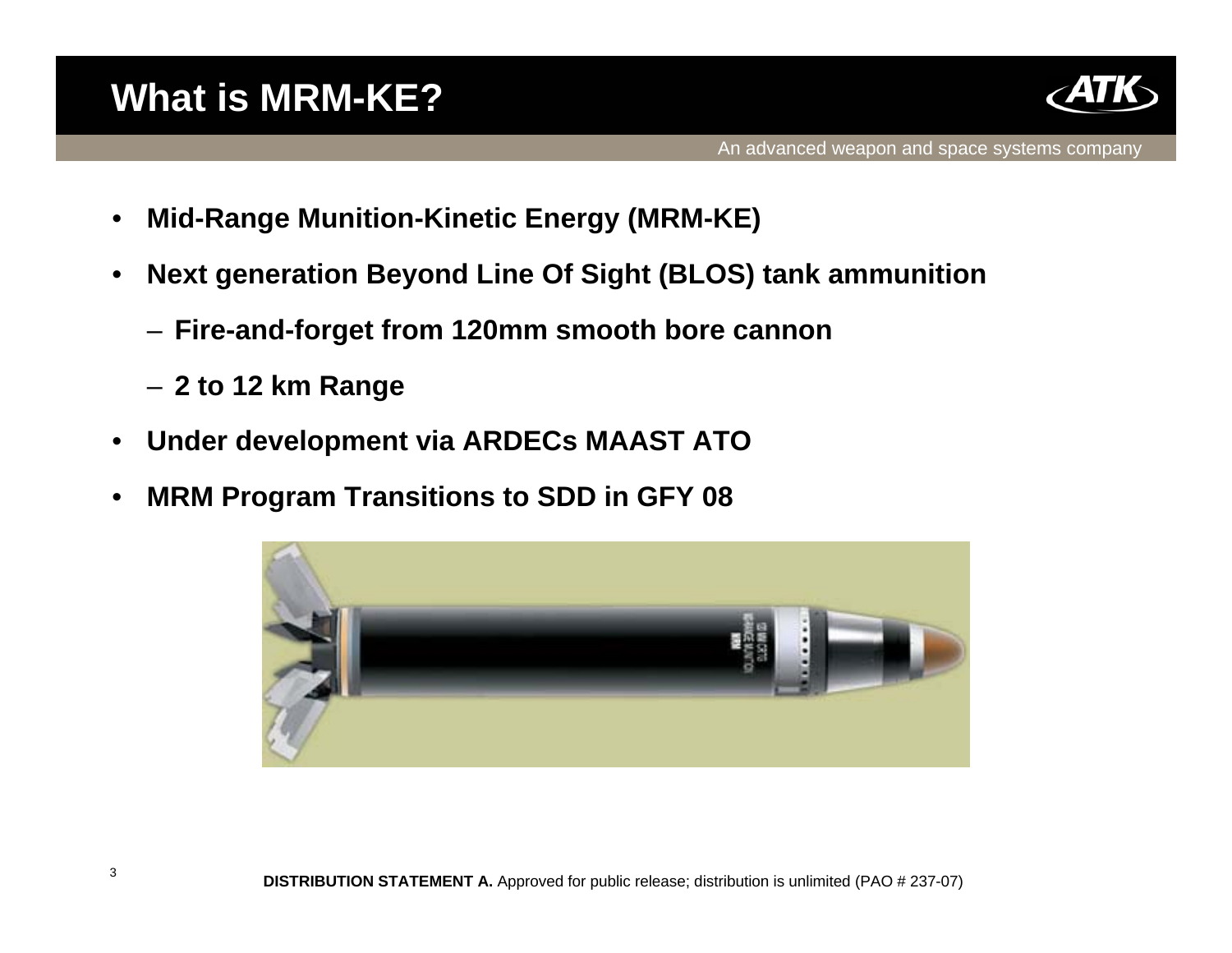### **Platforms and Targets**





**M1A2 Abrams**



An advanced weapon and space systems company

#### **Primary Target**



#### **Secondary Targets**







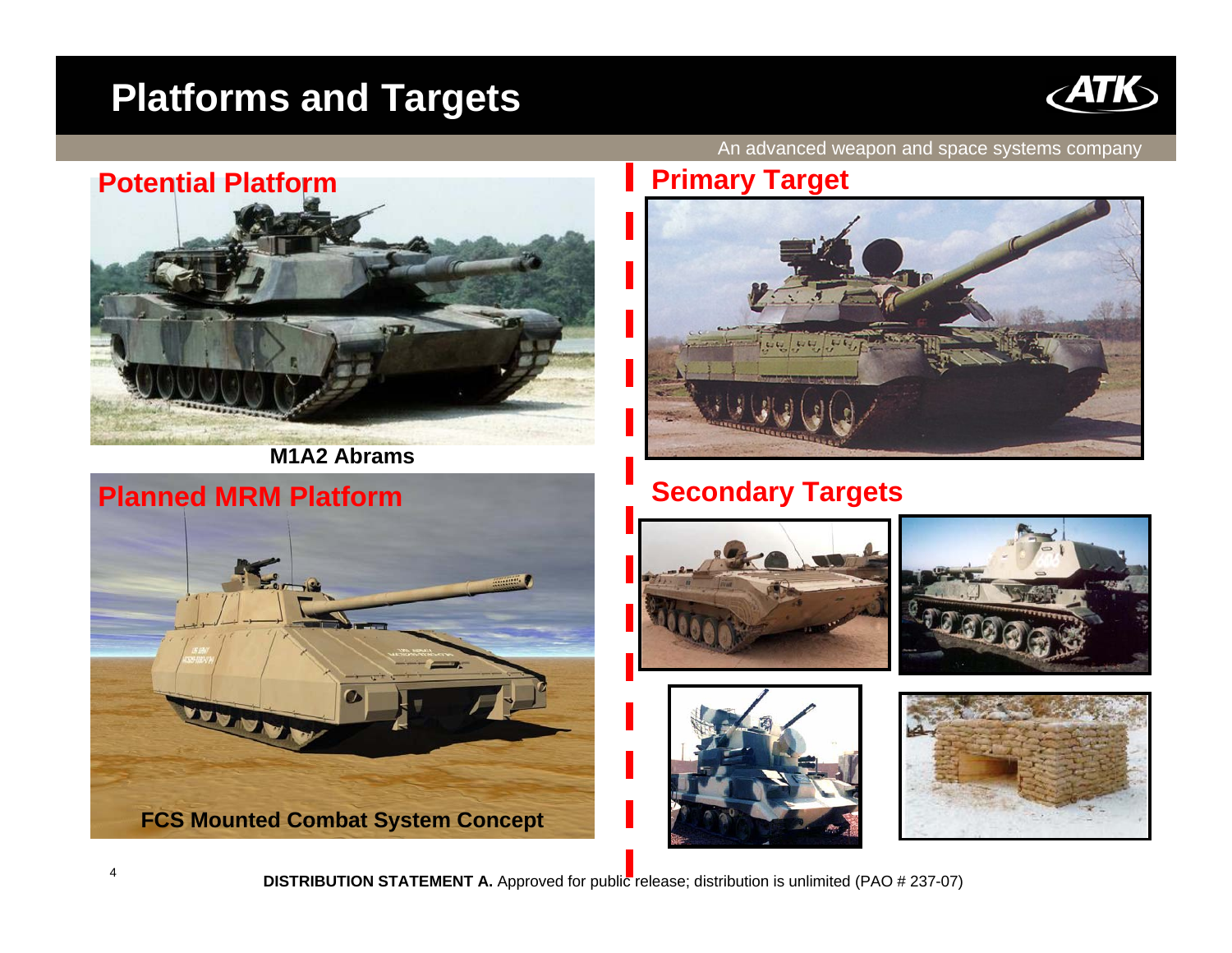



 $\bullet$  **Evolution of XM1007 Tank Extended Range Munition (TERM-KE) into MRM-KE**



*Total Projectile used in Target Defeat*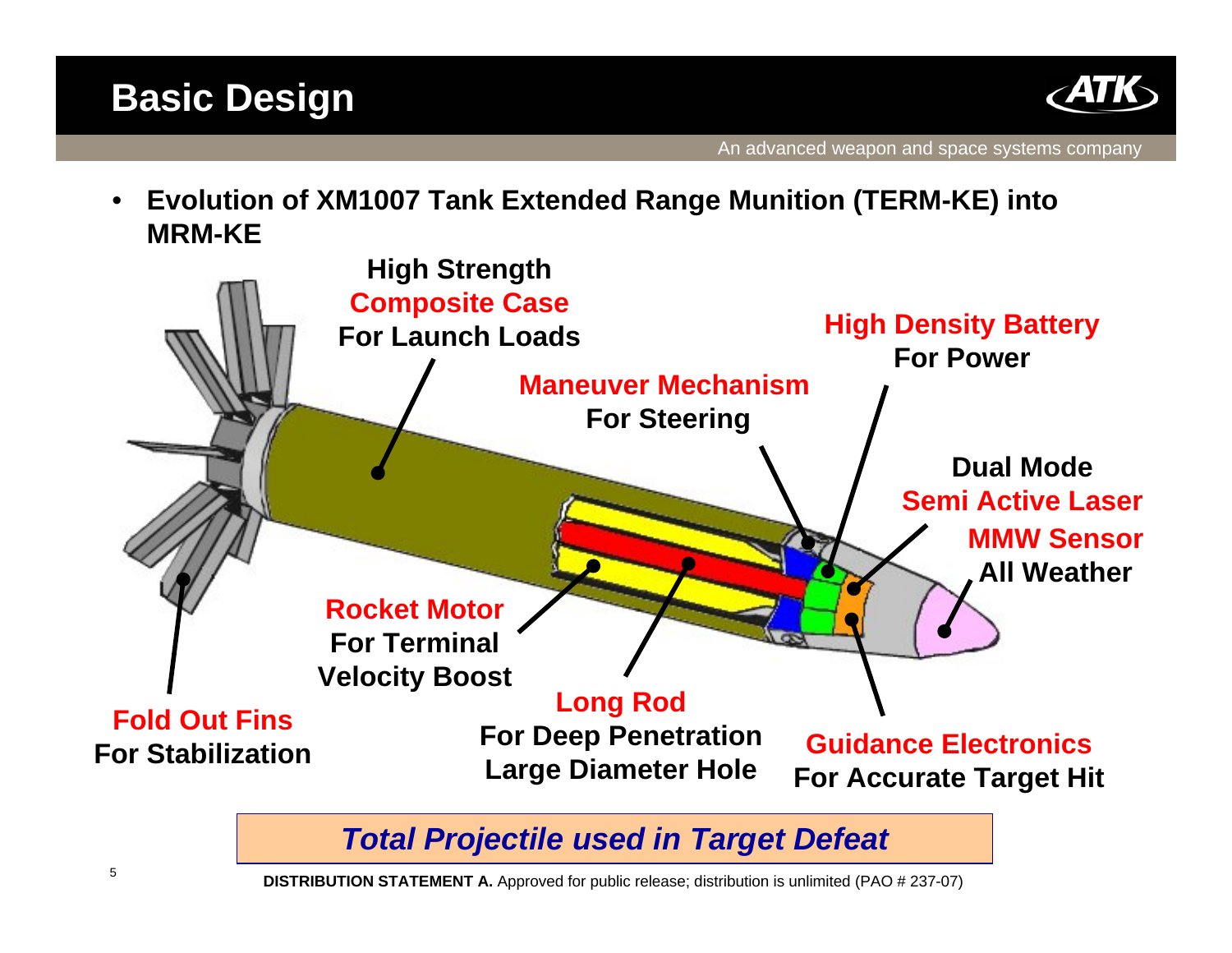

#### **How It Works**

An advanced weapon and space systems company

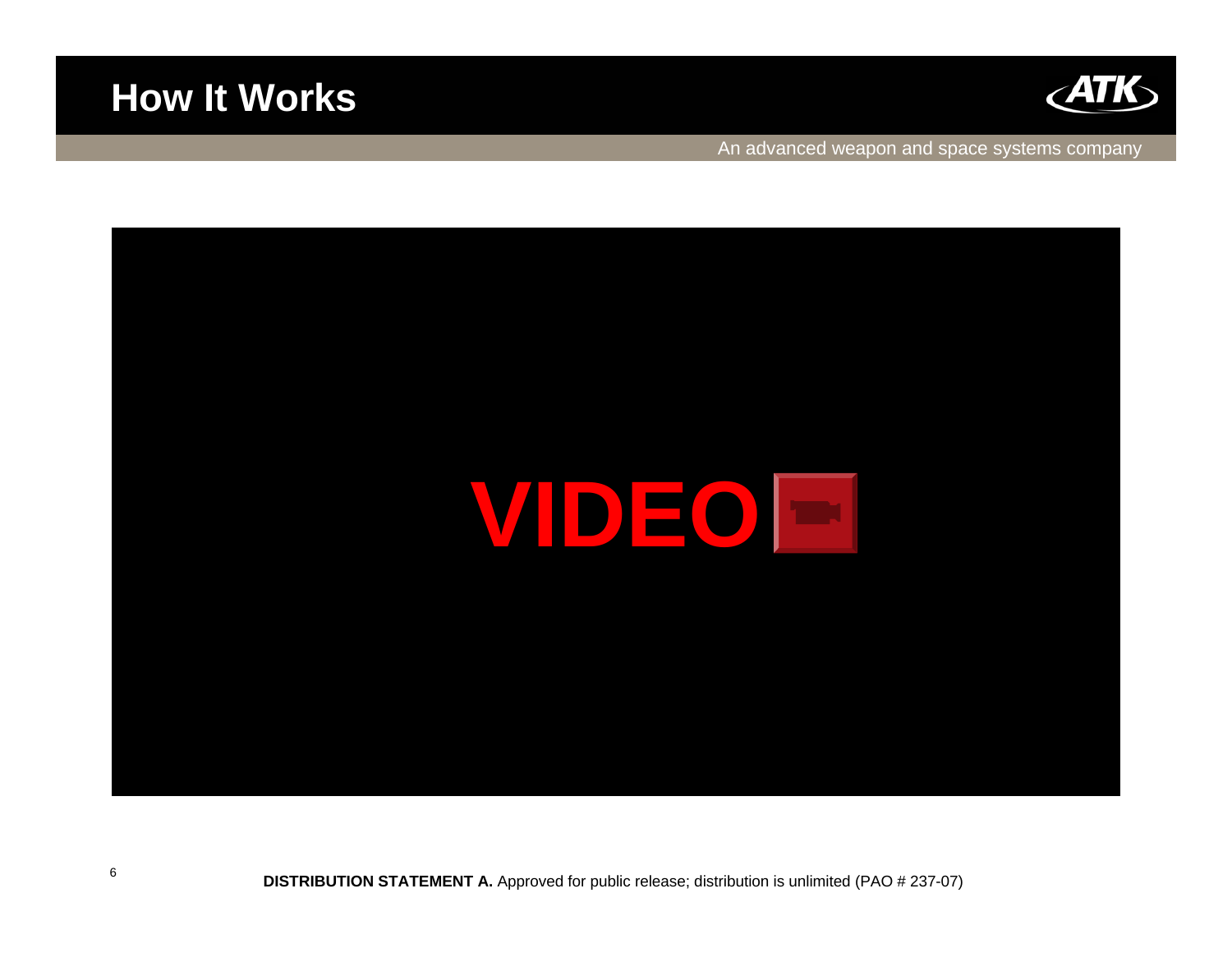### *Speed Kills* **– MRM-KE Advantage**



An advanced weapon and space systems company

- • **Accuracy from Dual Mode all-weather Millimeter Wave and Semi Active Laser sensors with maneuver mechanism**
- • **Hard Target Lethality from terminal velocity boost & large diameter penetration hole**

**Autonomous un-aided BLOS Target Hit in 2004!**

**VIDEO**

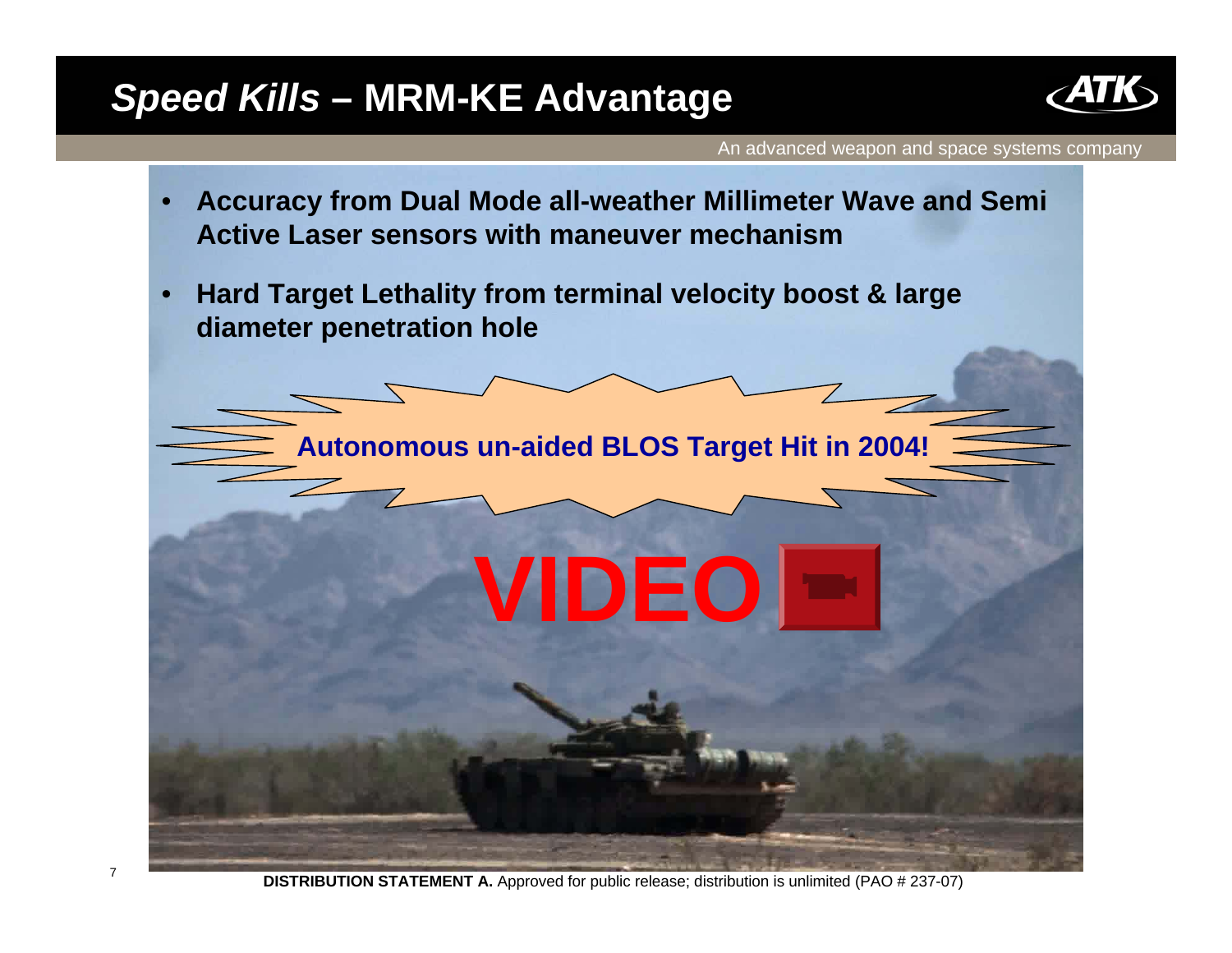# **Terminal Ballistics Modeling and Test**



An advanced weapon and space systems company

- $\bullet$  **Terminal ballistics modeled using 3D EPIC Lagrangian computer code** 
	- **3D, multi-processor simulations**
	- **Complex target interaction**
- $\bullet$  **Testing at Army Research Lab, Aberdeen MD**
	- **7" diameter, experimental HARP gun tube Simulation Example**







#### **Test Round in Sabot**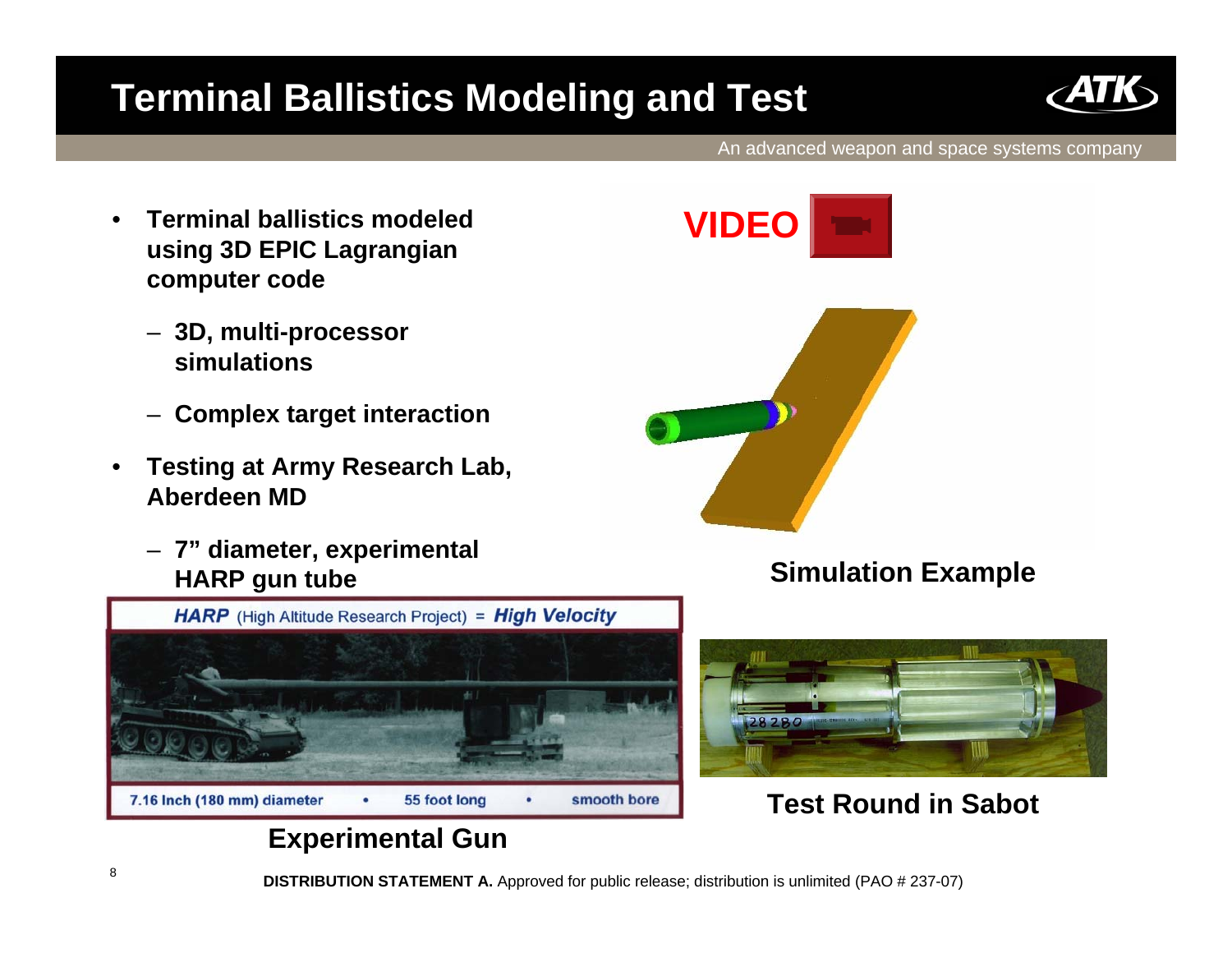### **Proven Performance**

•



An advanced weapon and space systems company

- • **Testing has shown MRM-KE effective against modern tanks protected by explosive reactive armor**
- •**MRM-KE Impacts with > 2.5x the energy of 120mm KE bullet**
- **MRM-KE also effective against secondary targets**